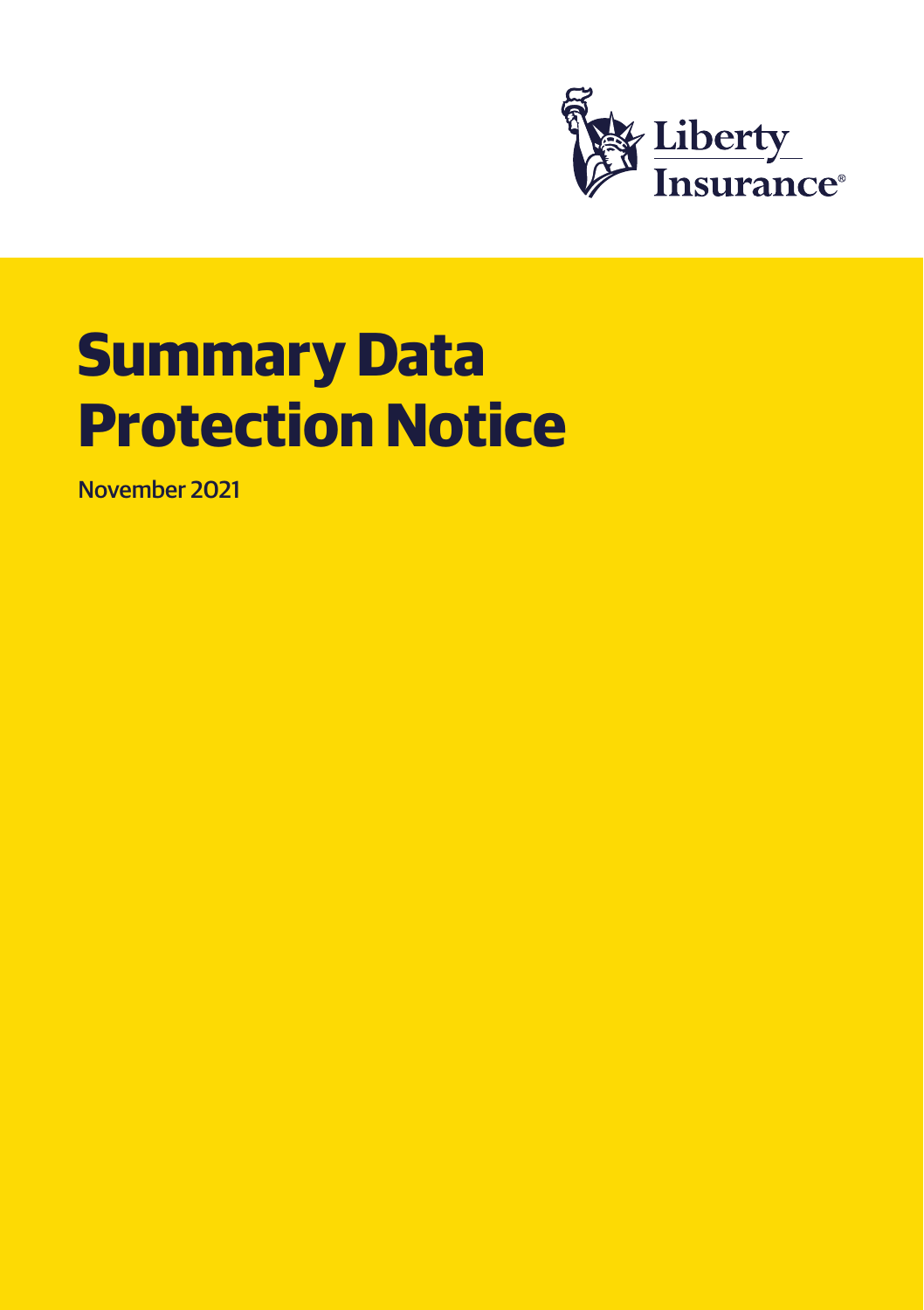# **Summary Data Protection Notice**

At Liberty Insurance, we take your privacy seriously and we aim to be clear about how we use Personal Data\* relating to you. This Summary Data Protection Notice applies to the processing of personal data in the context of our activities in Ireland and gives you important information about how and why we process Personal Data\*. It includes the requirements of the General Data Protection Regulation\*.

This notice applies to all your dealings with us whether online or through offline correspondence. If you are providing information relating to other people such as named drivers\* or joint proposers you must ensure you have obtained the permission of any person who is also covered on your insurance and show this notice to them so that they can understand how we process their personal data\*. The policy of insurance is a contract between Liberty Insurance and any and all named drivers\* for data protection purposes only. A named driver\* is not party to the contract under any other circumstances and the terms and conditions of the insurance policy are not affected.

For more detailed information please see our Data Protection Notice at www.libertyinsurance.ie/GDPR.

The Privacy Terminology Explained section of the Data Protection Notice helps to explain any terms marked with a \*, that may be unfamiliar to you.

#### **1. Who we are and how to contact us**

When we refer to Liberty Insurance in this Summary Data Protection Notice we mean, Liberty Seguros Compania de Seguros Y Reaseguros S.A., with its address at Paseo de las Doce Estrellas 4, 28042 Madrid, Spain, registered as a branch in Ireland (as Liberty Insurance) with Irish branch number 904632 and branch address at Dublin Road, Cavan. Co. Cavan, Ireland.

You can contact us on 1800 944 412 if you have any questions about how your Personal Data\* is processed\* by us.

#### **2. Personal Data\* we use and where we get this data from**

As an insurance company we need to collect many categories of Personal Data\* (about you and other parties) for the purposes set out in this notice. The types of Personal Data\* we collect and process about you: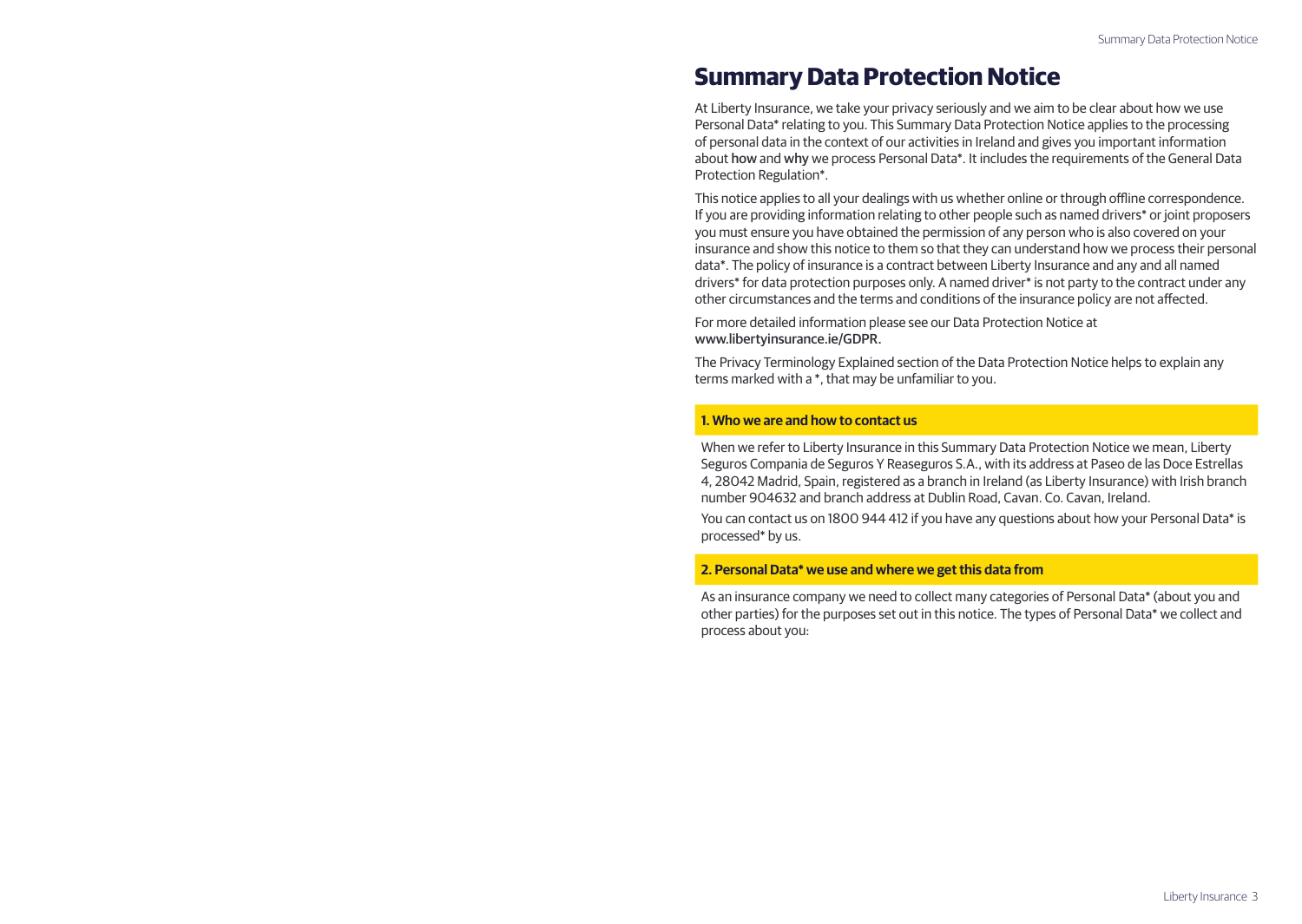| a. Types of<br><b>Personal Data</b>  | <b>Details</b>                                                                                                                                                                                                                                                                                                                                                                                                                                                                                                                                                                                                                     |
|--------------------------------------|------------------------------------------------------------------------------------------------------------------------------------------------------------------------------------------------------------------------------------------------------------------------------------------------------------------------------------------------------------------------------------------------------------------------------------------------------------------------------------------------------------------------------------------------------------------------------------------------------------------------------------|
| Individual details                   | Name, address (including proof of address), other contact details,<br>gender, marketing preferences, marital status, occupation, date of<br>birth, financial details, IP address*, GPS co-ordinates, metadata*,<br>vehicle registration number, and family details including their<br>relationship to you.                                                                                                                                                                                                                                                                                                                         |
| <b>Identification details</b>        | Identification numbers issued by government bodies or agencies,<br>including your PPS Number, (or your National Insurance Number if you<br>are in Northern Ireland or Great Britain) driver identity number, driving<br>licence number, vehicle identification number, passport number and<br>tax identification number.                                                                                                                                                                                                                                                                                                           |
| <b>Risk details</b>                  | Information about you which we need to collect in order to assess the<br>risk to be insured and provide a quote. This can include data relating<br>to your criminal convictions, your claims history, your vehicle details<br>and history to include NCT/MOT status, details of any property to be<br>insured (including information about the location of that property),<br>taxation and import status, driving licence, history and experience,<br>your health, or other Special Categories of Data* as explained in more<br>detail below. For more detailed information please see Section 2 of our<br>Data Protection Notice. |
| <b>Policy information</b>            | Information about the quotes you receive and policies you take out.                                                                                                                                                                                                                                                                                                                                                                                                                                                                                                                                                                |
| <b>Claims information</b>            | Information about previous and current claims, (including other<br>unrelated insurances), which may include data relating to your relevant<br>criminal convictions, your health (e.g. injuries and relevant pre-<br>existing conditions), incident data or other Special Categories of Data*<br>mentioned above.                                                                                                                                                                                                                                                                                                                   |
| <b>Credit and anti-fraud</b><br>data | Credit history, credit score, sanctions and criminal convictions, and<br>information received from various anti-fraud databases relating to you.                                                                                                                                                                                                                                                                                                                                                                                                                                                                                   |
| <b>Behavioural Data</b>              | Website behavioural data related to your use of Liberty Insurance<br>websites (www.libertyinsurance.ie and www.libertyconnect.ie), to<br>include visited webpages, webpage selections and preferences, web<br>interactions and browsing habits. Email behavioural data relating to<br>what you do with email communications we send you, e.g. whether<br>you open the email or erase it.                                                                                                                                                                                                                                           |
| Voice                                | Voice recording.                                                                                                                                                                                                                                                                                                                                                                                                                                                                                                                                                                                                                   |

#### **b. Special Categories of Data\* and Criminal Convictions data**

Special Categories of Data\* and personal data relating to criminal convictions and offences are treated slightly differently to other Personal Data\*, as there could be a greater impact if there was unauthorised use of this data, and therefore greater protection is needed. In the table below we show the Special Categories of Data\* and Criminal Conviction Data we collect and use:

Special Categories of Data\* Information about your health

Criminal Convictions Data and offences including penalty points Details relating to any unspent criminal convictions/ offences you and anybody else covered under your policy may have or have committed.

#### **c. Where we may collect your Personal Data\* from**

We may collect your Personal Data\* from various sources, including:

- You and the way you interact with us through our website and with emails we send you;
- your family members;
- a joint proposer\* or anyone else insured under the policy;
- your insurance broker or intermediary;
- legal representative of a minor;
- your employer or representative which includes anyone who you have authorised to act on your behalf such as a legal representative or a translator;
- anti-fraud databases, court judgements and other databases;
- risk assessment service providers;
- geographical databases and insurance industry bodies and their databases including, Employers' Liability Tracing Office (if you are in the United Kingdom) and Cache (if you are in the United Kingdom);
- the Insurance Link database (you can obtain confirmation on what information is held about you and your previous claims on Insurance Link by visiting www.inslink.ie)
- publicly available information including social media websites and online content, tv, radio and other media content and court judgments;
- third parties including the other party to a claim, witnesses, experts (including medical experts), loss adjustors, repairers, loss assessors, investigators, medical and legal practitioners, an Garda Síochána, the police, and other law-enforcement agencies, claims management firms and solicitors;
- Government agencies, statutory bodies (and their databases including the National Vehicle and Drivers File (NVDF), Motor Third Party Liability Database (MTPL) and the IIDS (Integrated Information Data Service) including the Motor Insurance Bureau of Ireland (we may also get information from the UK entity Motor Insurance Bureau) and the Personal Injuries Assessment Board;
- other insurers;
- any other records which we may hold about you if you have or had any other contracts of insurance with or sought a quote from a Liberty Group company;
- Your use of www.libertyinsurance.ie and www.libertyconnect.ie; and
- You, when you communicate with us by phone.

When we provide you with a quote or renew your policy of motor insurance, we access the NVDF and IIDS controlled by the Department of Transport, Tourism and Sport to validate driver numbers and number of penalty points per driver.

For more information on what categories of Personal Data\* we collect from what sources, please see Section 2 of our Data Protection Notice.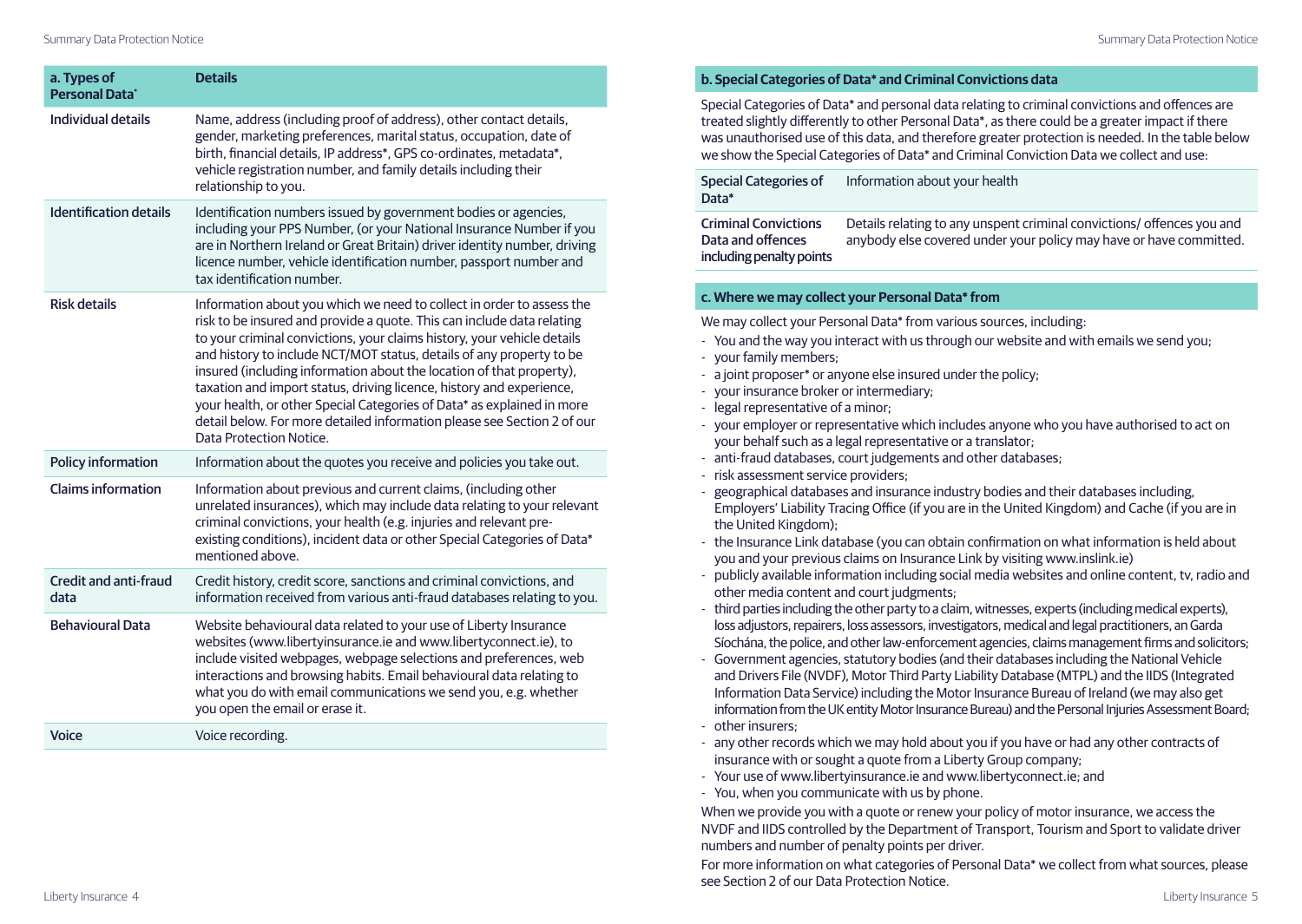# **3. Why we process your Personal Data\* and what our legal basis for doing so is**

#### **a. Legal basis for processing\* your information.**

We are required to tell you the lawful reason for processing\* your data. These are called the Legal Basis for Processing\*. These are:

- a the use is necessary for the performance of your insurance policy or in order to take steps at your request prior to entering the policy (such as providing a quote);
- b the use is necessary to comply with our legal obligations;
- c you have consented to us using your information in such a way;
- d the use is necessary for the purpose of our legitimate interests of managing our business;
- e under Irish Data Protection law we are permitted to use health data in connection with your insurance policy.

We will not prejudice your rights when processing\* your information for our legitimate interests, however you have a right to object to us processing\* your Personal Data\* on this basis if you wish.

#### **b. The purpose of processing\* your information. The associated Legal Basis for Processing\* (from the panel above) is in brackets beside each.**

- To assess insurance needs and the nature and level of risk associated with the proposed insurance policy to determine eligibility and premium (we only use your policy information for this purpose) – (a)
- To verify identity (we only use your individual details for this purpose) (a, b, d)
- To verify the accuracy of the information we receive (we only use your identification details for this purpose) – (a, b)
- To administer and manage your policy, including automatic renewal of your policy (if applicable to your policy) – (a)
- To make or receive any payments, whether in relation to your policy, a claim or any other reason and to make decisions regarding deferred payment arrangements, (For policies beginning with XB/WB, payment card or bank account details provided, as may be updated from time to time, will be stored for up to 2 (two) years from the moment of last use) – (a, b)
- To provide and communicate to you about customer loyalty programmes and value added services – (d)
- To provide you with personalised offers, discounts and information related to our products and services that may be of interest to you or members of your family – (c)
- To carry out marketing and customer research\* (d)
- For staff training, performance reviews, records and discipline (d)
- To manage and investigate complaints (a)
- To manage and investigate claims (a, b, c, d)
- Statistical analyses\* (d)
- For reporting purposes within Liberty Mutual group of companies\* (d)
- For reinsurance\* purposes (d)
- For compliance with all relevant laws and regulations (b)
- For the purpose of checking vehicle technical information held in the Verisk Insurance Solutions Limited database, in order to offer the most accurate premium (c, d)
- To assist us in fraudulent claims detection (b, d)
- In order to store Personal Data\* (a, b, d)
- In order to make back-ups of that data in case of emergencies and for disaster recovery purposes – (d)
- To fulfil Liberty Insurance's legitimate interest in assuring information and cyber security, as well as applications performance – (d)
- To facilitate pricing and underwriting analysis related to the location of an insured property (d)
- To create a customized experience for users of www.libertyinsurance.ie and www.libertyconnect.ie and to allow us to administer our websites – (c, d)
- To issue correspondence and documentation to you in hard copy and digital format (a, d)
- To respond to your/third party's data subject access request (b)

The reason (i.e. legal basis) we process your Personal Data\* for a particular purpose may be different depending on whether you are a Policyholder\*, Named Driver\* or Third Party\*. For more detailed information about which legal basis we rely on for each type of data subject please see Section 3 of our Data Protection Notice.

#### **c. The purpose for processing\* Special Categories of Data\* and Criminal Convictions Data. The associated Legal Basis for Processing\* (from the panel above) is in brackets beside each.**

#### Special Categories of Data:

- Health data is used for the purposes of providing quotes and underwriting, processing any claims you may have, managing reinsurance\* arrangements, fraud investigation and handling any complaints you may have – (d, e)
- To issue correspondence and documentation to you in hard copy and digital format (a, e)

#### Criminal Convictions Data (including penalty points):

- For the purposes of assessing your insurance needs, and nature and level of risk associated with your policy – (a)
- For the purposes of fraud detection and prevention, money laundering and other offences (b, d)
- To issue correspondence and documentation to you in hard copy and digital format (a)

For the purposes of processing claims – Under Irish Data Protection Law we are permitted to process criminal convictions data in connection with, legal claims, prospective legal claims, legal proceedings or prospective legal proceedings.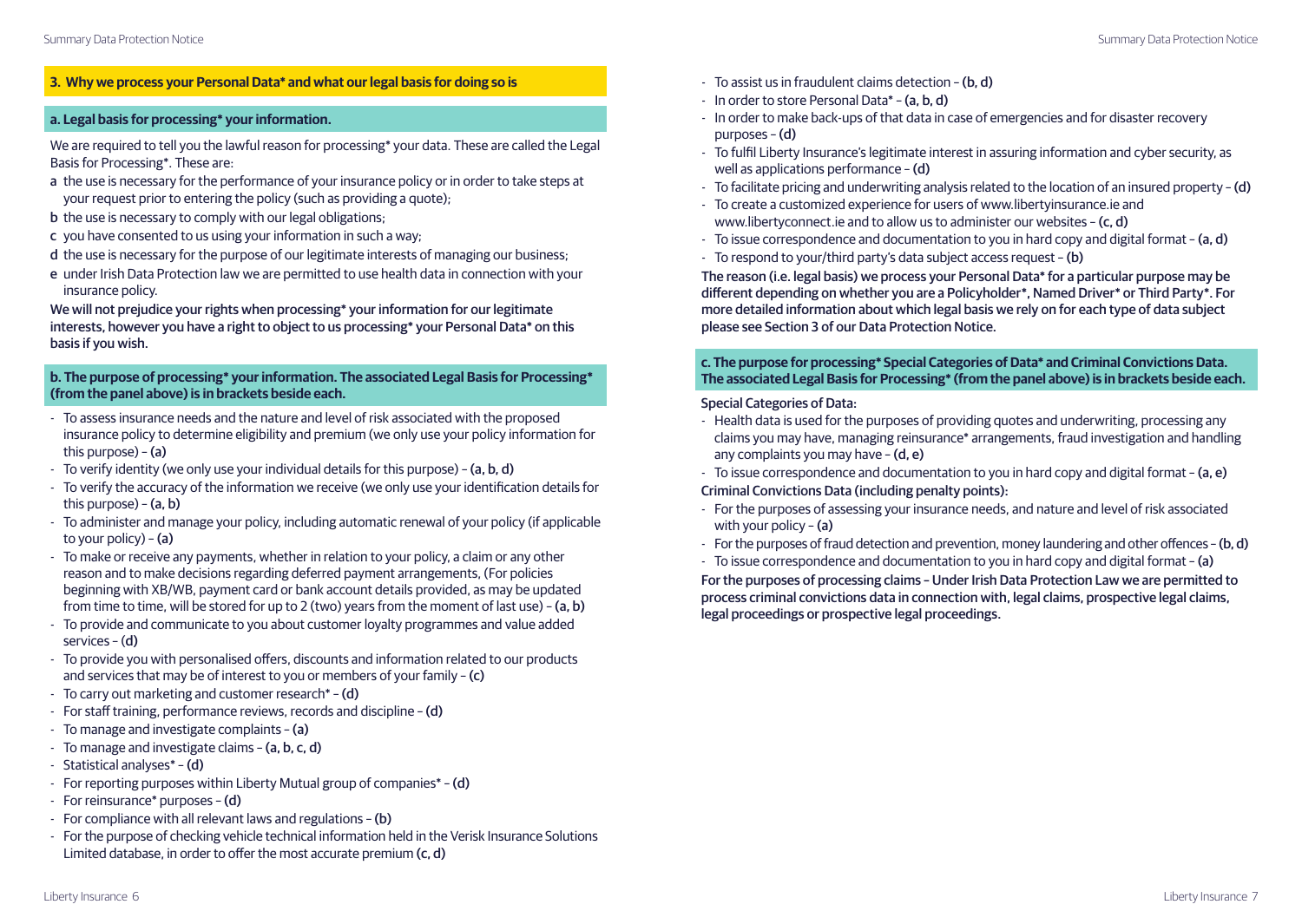## **4. What if you choose not to provide this information to us?**

You are entitled to decide not to provide or to withdraw consent to allow us to process the Personal Data\* we need for the purposes listed above. However, you should note that without that Personal Data\* we will be unable to provide you with quotes, a policy, manage polices on your behalf or process claims and therefore you will not be able to benefit from the products or services we offer. If you have questions about the consequences for you of withdrawing consent or not providing certain Personal Data\*, please contact us.

#### **5. Who we disclose your Personal Data\* to and why**

#### We disclose your Personal Data\* to:

## A. take instructions in relation to your Policy:

- We will only take instructions to change a policy from you, your broker, your husband, wife or civil partner or your parent.
- We will only take instruction to cancel or lapse a policy from you.
- In some cases we will deal with other people contacting us on your behalf as long as we have your permission.
- If you would like us to deal only with you, please let us know. Please see Section 1 above for our contact details.
- In exceptional circumstances we may need to deal with other people, for example, if you are incapacitated and if your next of kin contacts us in relation to your policy.

#### B. share information as part of the day to day administration of your policy:

We share your information with the following categories of recipients:

- Liberty Mutual group of companies;
- Other insurers/intermediaries;
- Government/Regulatory/Statutory Bodies;
- Law enforcement agencies;
- External Databases;
- Marketing/loyalty and rewards companies;
- Public registers;
- Agents/Service Providers; and
- Other data subjects who interact with you on your phone calls with us, in circumstances where that data subject subsequently exercises their right under data protection law to access that phone call.

For more information on the specific entities we share your information with, please see Section 5 of our Data Protection Notice.

# **6. Which countries we transfer some or all of your Personal Data\* to**

Currently, we transfer your Personal Data\* as follows:

- Liberty Mutual Technology Group Inc.\* (Liberty Mutual Hosting Services) in the USA and Poland for securely storing the data;
- Liberty International Holdings, Inc.\* in the USA for analysing the data;
- Liberty Seguros Compania de Seguros Y Reaseguros S.A. in Spain, Portugal and in the UK for cross-border data processing activities, including processing carried out by our call centre;
- Liberty Mutual Insurance Company\* in the USA for analysing the data;
- Liberty Mutual Group, Inc\* in the USA for analysing the data and to obtain cyber security services;
- Liberty Seguros S/A in Brazil for analysing the data;
- Hughes Insurance Services Limited\* in the UK for analysing the data;
- Sogeti Ireland Limited/Capgemini in India and the UK to obtain software development services;
- Harlosh Limited (t/a Target) and its subcontractor TechMahindra, in the UK and India for software development and applications support services.
- EXLService Holdings, Inc. in India and the USA for administrative support with centralised finance and billing processes;
- Amazon Web Services Inc. in the USA to obtain cloud storage services;
- Microsoft Inc. in the USA to obtain cloud storage services;
- Flowfinity Wireless Inc. in Canada for data storage services relating to claims administration;
- Those categories of recipients referred to in Section 5 in UK to share information as part of the day to day administration of your policy in order to comply with one or more legal obligations and to receive services from those third parties located in UK (including Rackspace Limited, a hosting provider);
- Twilio Inc, in the USA, as an external service provider for telecommunications and contact centre services;
- PricewaterhouseCoopers LLP and its affiliate PricewaterhouseCoopers Service Delivery Center (Bangalore) Private Limited, in the USA and India, for software development services and systems support;
- Cyberscout LLC., in the USA, for the provision of cybersecurity services; and
- RR Donnelly UK Limited, in the UK, who provide IT services to our service provider Paragon Customer Communications Ireland Limited.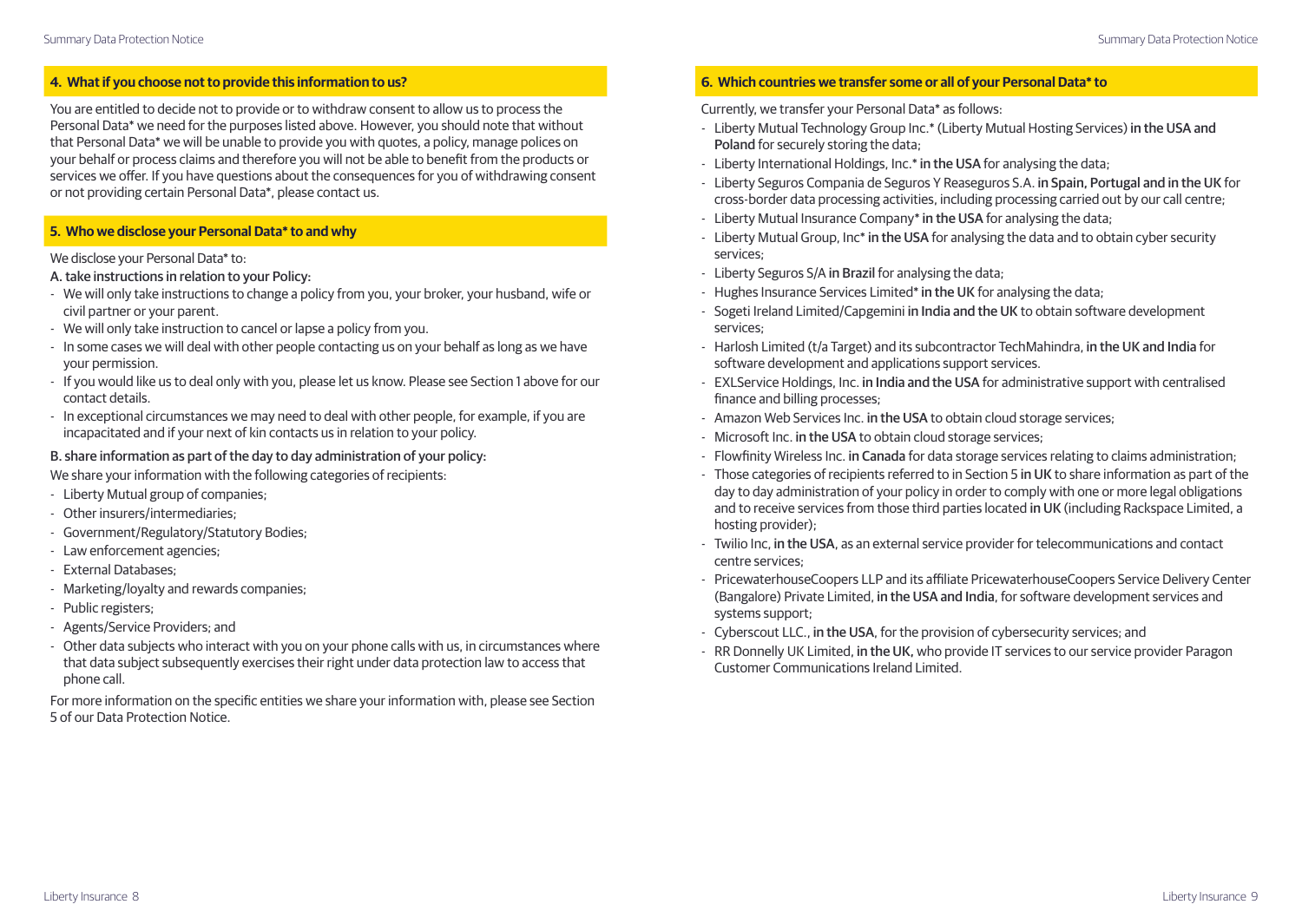We will keep your Personal Data\* for as long as reasonably necessary to fulfil the purposes and to comply with our legal and regulatory obligations.

This will involve retaining some of your Personal Data\* for a reasonable period of time after your policy or your relationship with us has ended or after your claim is closed.

If you would like further information about the periods for which your personal data\* will be stored, please contact us using the contact details in section 1 of this Notice.

We also retain certain limited details beyond the above time periods in order to validate and handle any claims we receive after the statute of limitations has expired (late claims) and any claims we receive where the claimant was not aware of the damage until a long time after it was caused (latent claims). In these circumstances we retain information such as the policyholder's name, the names of any named drivers, policy start and finish dates and cover details.

For late claims we will hold the data for a period of up to 25 years from the lapse or cancellation date of your policy or from the completion of a claim.

For latent claims we will hold the data for up to 60 years from the lapse or cancellation date of your policy. In both cases, the data will only be used in the event that a new claim is made by or against you.

#### **8. Your rights to access, correct, delete, portability, and restrict the use of your Personal Data\*.**

You have rights in relation to your Personal Data\*. These are:

- Right of access: the right to know what Personal Data\* we hold, why we hold it and how we process it;
- Right of rectification: the right to request us to correct any inaccuracies in your Personal Data\*;
- Right to be forgotten: the right to have your Personal Data\* erased in certain circumstances;
- Automated decision making\*: the right not to be subject to Automated individual decision making;
- Right to data portability: the right to get a copy of the information we have about you, or have it sent to another Data Controller\*;
- Right to restrict Processing\*: the right to restrict the processing\* of your information, for example while we check the accuracy of your information;
- Right to object: where our lawful basis for processing\* your Personal Data\* is based on our legitimate interests, you have the right to object; and
- Right to withdraw consent: the right to withdraw your consent if we are relying on it to process your Personal Data.

For more detailed information on any of your rights please see Section 8 of our Data Protection Notice.

If you need to use one of these rights, please contact our Data Protection Officer by email: DataProtectionOfficer@libertyinsurance.ie or by post: Data Protection Officer, Liberty Insurance, Dublin Road, Cavan, Co. Cavan, or by telephone: 1800 944 412.

# **9. Automated Decision Making\***

Automated decisions are legal or important decisions that may affect you that are based on processing\* your Personal Data\* by a computer only. There is no human involvement in making these decisions. You have a general right not to be subjected to such an Automated Decision, including any automated profiling.

Automated decisions, to include profiling (described below) are made by us as part of our underwriting process, when examining, accepting or rejecting risks in order to charge an appropriate premium. This information is used to decide a risk rating and will apply to your risk profile to determine your premium. We also engage in profiling for marketing reasons and to report on analytics. Profiling is the processing\* of your Personal Data\* by a computer, to assess personal aspects about you such as your personal preferences, your location, your interests and your behaviours. For more information on how and why we use Automated Decision Making\* please see Section 9 of our Data Protection Notice. Where we use automated decision-making you will always be entitled to have a person review the decision so that you can contest it and put your point of view and circumstances forward.

# **10. Your Right to Make a Complaint**

If you want further information about the way your Personal Data\* will be used or if you are unhappy with the way we have handled your Personal Data\* you should contact our Data Protection Officer. You also always have the right to lodge a complaint with the Data Protection Commission. Their contact details are as follows:

Data Protection Commission, 21 Fitzwilliam Square South, Dublin 2, D02 RD28. www.dataprotection.ie Tel: +353 (0)761 104 800 Tel: +353 578 684 800. E-Mail: info@dataprotection.ie

Alternatively, you have the right to lodge a complaint with our lead supervisory authority in Spain for cross-border processing activities. Their contact details are as follows:

Agencia Española de Protección de Datos (AEPD) C/ Jorge Juan, 6 28001 Madrid Spain Telephone: 00 34 901 100 099 Web: https://sedeagpd.gob.es/sede-electronica-web/

This Data Protection Notice was last modified on 21 June 2021.